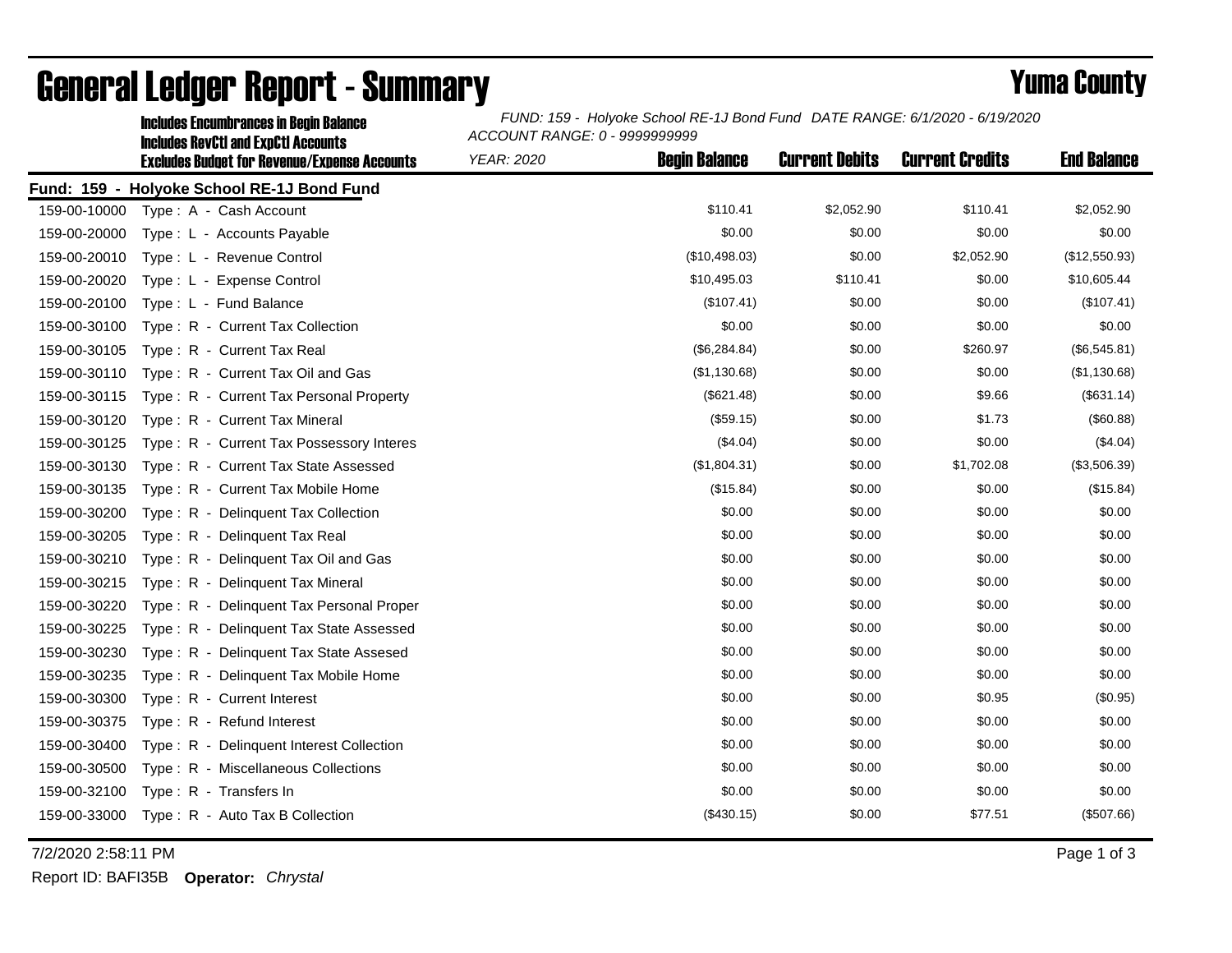|              | <b>Includes Encumbrances in Begin Balance</b><br><b>Includes RevCtI and ExpCtI Accounts</b> |                                                     | FUND: 159 - Holyoke School RE-1J Bond Fund DATE RANGE: 6/1/2020 - 6/19/2020<br>ACCOUNT RANGE: 0 - 9999999999 |                             |                      |                       |                                  |                    |
|--------------|---------------------------------------------------------------------------------------------|-----------------------------------------------------|--------------------------------------------------------------------------------------------------------------|-----------------------------|----------------------|-----------------------|----------------------------------|--------------------|
|              |                                                                                             | <b>Excludes Budget for Revenue/Expense Accounts</b> | YEAR: 2020                                                                                                   |                             | <b>Begin Balance</b> | <b>Current Debits</b> | <b>Current Credits</b>           | <b>End Balance</b> |
|              |                                                                                             | Fund: 159 - Holyoke School RE-1J Bond Fund          |                                                                                                              |                             |                      |                       |                                  |                    |
| 159-00-33100 |                                                                                             | Type: $R -$ Auto Tax A & F Collection               |                                                                                                              |                             | (\$147.54)           | \$0.00                | \$0.00                           | (\$147.54)         |
| 159-00-49100 |                                                                                             | Type: X - Treasurer Fees                            |                                                                                                              |                             | \$0.00               | \$0.00                | \$0.00                           | \$0.00             |
| 159-00-49401 |                                                                                             | Type: X - Transfer Out                              |                                                                                                              |                             | \$0.00               | \$0.00                | \$0.00                           | \$0.00             |
| 159-00-49500 |                                                                                             | Type: X - Checks Written / ACH Transfer             |                                                                                                              |                             | \$10.495.03          | \$110.41              | \$0.00                           | \$10,605.44        |
|              |                                                                                             | Fund: 159 - Holyoke School RE-1J Bond Fund          |                                                                                                              | Totals :                    | (\$3.00)             | \$2,273,72            | \$4.216.21                       | (\$1,945.49)       |
|              |                                                                                             | <b>Total Fund Revenues:</b>                         | \$2,052,90                                                                                                   | <b>Total Fund Expenses:</b> |                      | \$110.41              | <b>Net Revenue Over Expense:</b> | \$1,942.49         |

## General Ledger Report - Summary **Example 2018** Yuma County